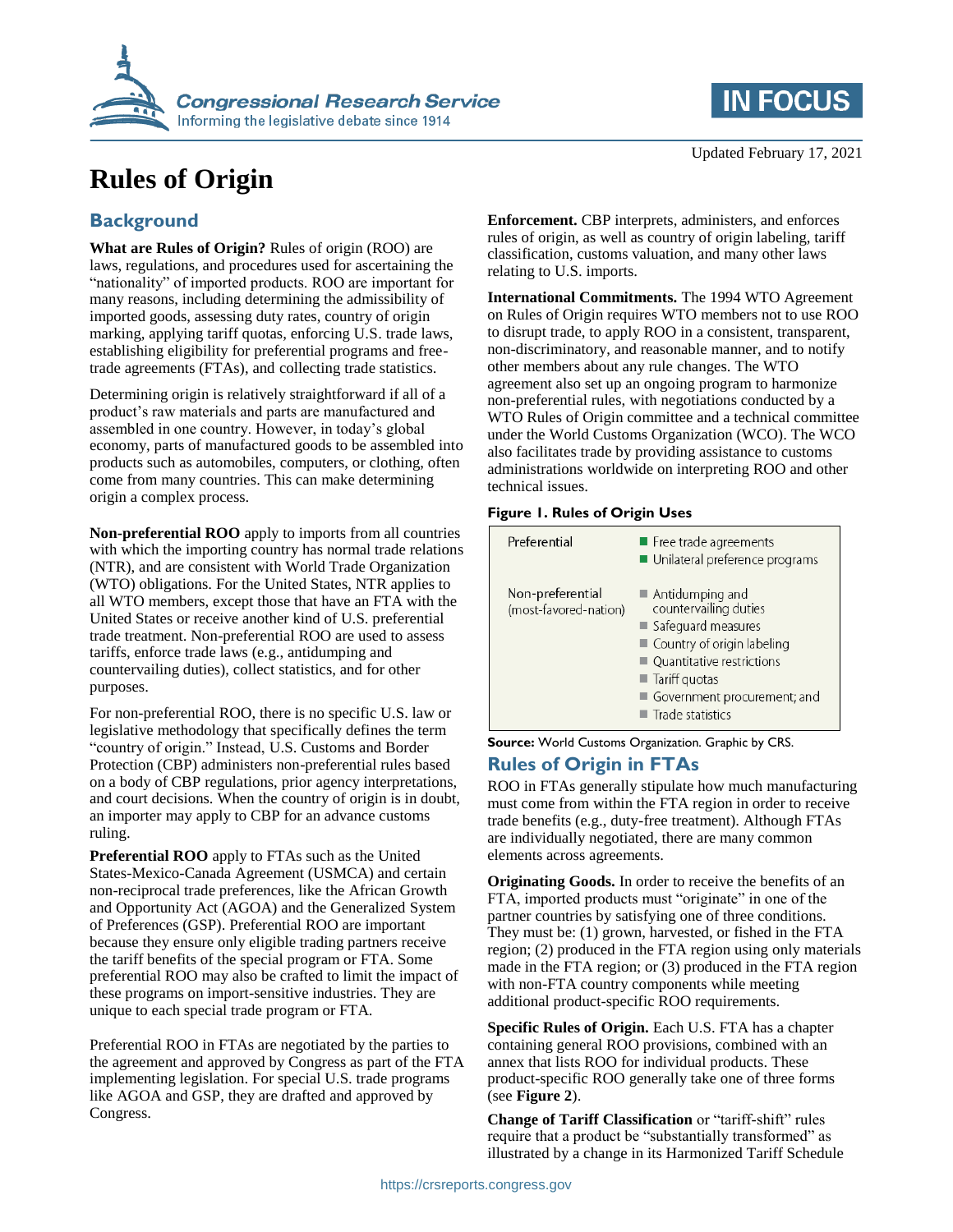(HTS) tariff classification. The level of change required varies from product to product. One example of a tariffshift rule is the so-called "yarn forward" rule for textiles and apparel. Yarn-forward means that all yarn and fabric used to make a textile or apparel product must be formed in the FTA region (see below).

#### <span id="page-1-0"></span>**Figure 2. Types of Preferential ROO**

| Change of HTS         | ■ Change of chapter (2-digit HTS)                     |
|-----------------------|-------------------------------------------------------|
| Classification        | $\blacksquare$ Change of heading (4-digit HTS)        |
| ("tariff shift")      | $\blacksquare$ Change of sub-heading (6-digit HTS)    |
| <b>Regional Value</b> | Minimum regional content                              |
| Content               | $\blacksquare$ Maximum foreign content                |
| (percentage)          | de minimis                                            |
| Technical             | ■ Manufacturing or processing<br>operations completed |

**Source:** World Customs Organization. Graphic by CRS. **Notes:** HTS=Harmonized Tariff Schedule.

A **Regional Value Content (RVC)** rule requires that a minimum percentage of the product be produced in the FTA region. Value can be calculated in various ways, such as "building down" from the value of the finished product or "building up" from the value of the originating materials, as follows:

- **Build-up method** calculations add together the costs *originating in the FTA region*, including factory, parts, labor, insurance, packing, and transportation, duties, taxes, customs brokerage fees, and waste/spoilage of production material.
- **Build-down method** calculations subtract the *nonoriginating* costs (see individual costs above) from the adjusted value of the finished project.
- **Net cost method** calculations capture the direct manufacturing costs per unit, such as factory labor, materials, and direct overhead.

**Technical** rules require that some kind of manufacturing or processing operation be conducted in the FTA region for the product to originate. For example, chemical reactions, purification, deliberately controlled mixing and blending, or specifically defined changes in particle size confer origin of certain chemicals and related products.

**Cumulation** means that producers in FTA countries may manufacture goods from parts originating in more than one FTA country and the end product will still receive duty-free FTA status. For example, in USMCA, a product can be produced "in the territory of one or more of the Parties," as long as any of the parts not coming from the region (nonoriginating materials) undergo a tariff classification change. The end product must also meet any regional value content requirement, and any other applicable ROO requirements.

## **FTA ROO for Key Sectors**

Since ROO are negotiated industry by industry, some critics assert that negotiators use them to shield import-sensitive industries or products from the effects of an FTA.

Supporters contend that these measures are important for reducing FTA opposition from adversely affected industries, thus making its enactment more politically feasible. Two particularly sensitive sectors for the United States are the textile and automobile industries, which have dutiable rates from non-FTA partners as high as 32% for certain apparel products and 25% for light-duty trucks.

#### **Textiles and Apparel**

Most bilateral and regional FTAs negotiated by the United States over the past two decades, beginning with the North America Free Trade Agreement (NAFTA), have included the "yarn forward rule" for most textile and apparel products. This requires that in order to receive the tariff-free benefits of an FTA, although fibers may be produced in any country, all subsequent manufacture, including spinning into yarn; weaving or knitting; dyeing; printing; finishing; cutting and sewing; or other assembly into a finished garment or textile product must take place in one of the FTA partners. Depending on the product, some apparel must comply with a "fiber forward" rule (more restrictive) or a "fabric forward" rule (more liberal).

#### **Motor Vehicles and Parts**

As with textiles and apparel, ROO for cars, trucks, and auto parts in FTAs are designed to prevent vehicle and parts manufacturers in non-FTA countries from taking advantage of tariff reductions available to FTA partners. ROO for autos and parts in U.S. FTAs generally use a regional value content (RVC) approach. NAFTA had a RVC requirement for automotive products at 62.5%, which reflected the already integrated North American auto market at the time of negotiation. USMCA, which replaced NAFTA, increases the RVC requirement for automotive products to 75% and also includes a labor value content (LVC) requirement that was not in NAFTA. The LVC requirement stipulates that 40-45% of auto content be made by workers earning more than \$16 per hour.

### **ROO Implementation in USMCA**

CBP published USMCA implementing instructions on June 30, 2020 and provided all U.S. importers a 6-month transition period (until December 31, 2020) to fully comply with USMCA ROO requirements.

The largest differences between NAFTA and USMCA are in the automotive sector, including the increase in the RVC requirement, the LVC requirement, and additional RVC requirements for steel and aluminum. CBP will require additional certification to ensure these conditions are met, and up to 5 years of transition time is being provided to auto manufacturers to come into full compliance.

USMCA also marks the first time that a labor wage component (for auto workers only) is included in the ROO of a U.S. FTA. On July 1, 2020, the Labor Department's Wage and Hour Division published interim final rules in the *Federal Register* for implementation of these requirements, and opened a public comment period until August 31, 2020. No further information has been released as of this writing.

**Vivian C. Jones**, Specialist in International Trade and Finance

**Liana Wong**, Analyst in International Trade and Finance